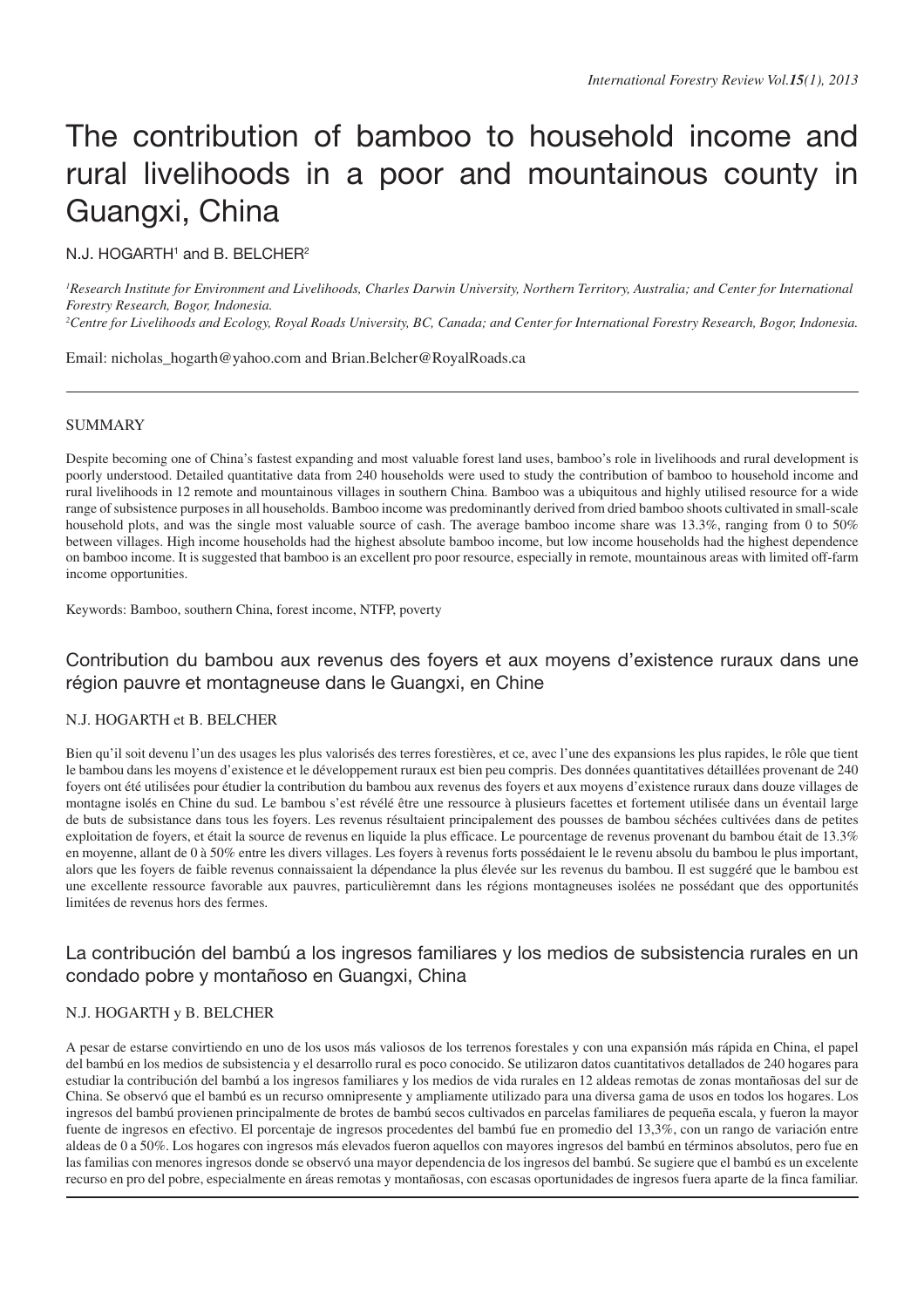# INTRODUCTION

Approximately 3.2% of the world's total forest area, or 37 million hectares, is made up of bamboos (*Bambusoideae*), a large subfamily of the grasses (FAO 2007). It is estimated that this unique and iconic component of the world's forests has over 1200 species (FAO 2007, Ohrnberger 1999), with a natural distribution across a broad range of environments on all continents except Europe and Antarctica (McClure 1966, Ohrnberger 1999). Bamboo has long been an important subsistence resource throughout the developing world, and especially in Asia, with an estimated two billion people worldwide using bamboo in some form on a daily basis (INBAR 1999). But in some countries, bamboo's predominant use for subsistence purposes and production of low value crafts and utensils is shifting to become an industrialised cash commodity, with production of a wide range of high-value products (FAO 2007). Indeed, bamboos are now one of the worlds most valuable and important non wood forest products (FAO 2007). Bamboo's importance as both an internationally traded commodity, and as key resource for livelihood development and poverty alleviation, is increasingly being recognised (FAO 2007).

No other country in the world has developed the potential of their bamboo resources to such an extent as that of China. Although it only makes up 2.8% of total forest land area (5.71 million ha), bamboo is one of China's fastest expanding and most valuable forest land uses (FAO 2010, Mertens *et al.* 2008). In the last two decades, China's bamboo sector was transformed from a mostly traditional, subsistence oriented cottage industry into a booming industry valued at US\$14 billion in 2010 (Benton *et al.* 2011). This industrialisation process happened concurrently with transformations in both the mode of bamboo production (from predominantly wild-harvest to plantation grown) and in the ownership of the bamboo resource base (from public to private)<sup>1</sup>. Between 1990 and 2005, bamboo plantation area nearly doubled from c.1.07 million ha to c.2.09 million ha (FAO 2007), whilst household management (i.e. *de jure* ownership) of bamboo plantation area increased from 0% in 1990 to 39% in 2000 (FAO 2007). More than ten million Chinese farmers are estimated to be engaged in bamboo farming (Chen 2003). These figures continue to grow as smallholders and managers of government forest farms preferentially plant bamboo on their designated forest land over slower growing and less profitable timber species (Hogarth *et al.* in press, Ruiz-Pérez *et al.* 2004).

Various effects of China's rapidly changing bamboo sector on rural livelihoods have been studied, and they generally show bamboo to be an excellent natural resource for rural

livelihood development (Chen 2003, Gutierrez Rodriguez *et al.* 2009, Lei 2001, Ruiz-Pérez *et al.* 2009, Wang *et al.* 2008, Zhu and Yang 2004). Much of this research is, however, geographically limited to well known 'bamboo counties'2 located in the heart of China's economic boom zone on the eastern seaboard. The bamboo sectors in such areas developed under somewhat exceptional conditions, – greatly benefitting from exposure to early policy reforms and economic transformation, with significant government support, and easy access to the big markets of Shanghai, Hangzhou, and international markets (Ruiz-Pérez *et al.* 2009). Meanwhile, there remains an almost complete lack of information about the role of bamboo in the livelihoods of those living in the poverty stricken areas of China's south-western provinces, where over 73% of all new bamboo plantations have been established in recent years (Ruiz-Pérez *et al.* 2009).

In this paper, quantitative data collected from a poor and mountainous region in the south-western province of Guangxi are used to study the contribution of bamboo to household income and rural livelihoods. The study was motivated by three research questions: 1. what are the absolute and relative contributions of bamboo to household income and rural livelihoods? 2. who is engaged in the bamboo sector and why? 3. what lessons and recommendations for bamboo-based development and poverty alleviation can be drawn for the study area and beyond? In addressing these research questions, a detailed account of bamboo-related income and the factors affecting it is provided. Addressing these research questions will improve knowledge about the current and potential role of bamboo in household economies which is essential for guiding policies related to household allocated forest land-use, forest management in general, and bamboo-based poverty alleviation interventions in particular. But given the general lack of information on the subject, this paper will also contribute towards understanding the wider issues of plantation bamboo and forest-related development challenges in China and beyond.

## THE STUDY AREA

Tianlin County is located on the eastern extension of the Yunnan Guizhou Plateau in the northwest corner of the Guangxi Zhuang Autonomous Region (24–25° N, 105–106° E). The county's population of c.240 000 is 90% rural, and composed predominantly of ethnic minorities, including Zhuang, Yao, Miao, Yi and others (Tianlin County Government 2007). With a land area of  $5\ 170\ \text{km}^2$ , Tianlin is the largest county in Guangxi, and has a relatively low population density compared to the provincial average  $(46 \text{ per km}^2 \text{ compared to } 10^{-12} \text{ m})$ 

<sup>&</sup>lt;sup>1</sup> The Chinese system is such that land can only be state or collectively owned, but trees and forest resources can be owned by households or by other private entities. Such forests and forest lands are classified under a "private forests" category, although the land remains collectively owned (Démurger et al. 2009).

<sup>&</sup>lt;sup>2</sup> In 1996 the State Forestry Administration designated ten counties as 'China Bamboo Hometowns' based on local economies that are dominated by the production and manufacturing of bamboo products, and a direct or indirect contribution of more than 20% GDP from bamboo (Wang *et al.* 2008).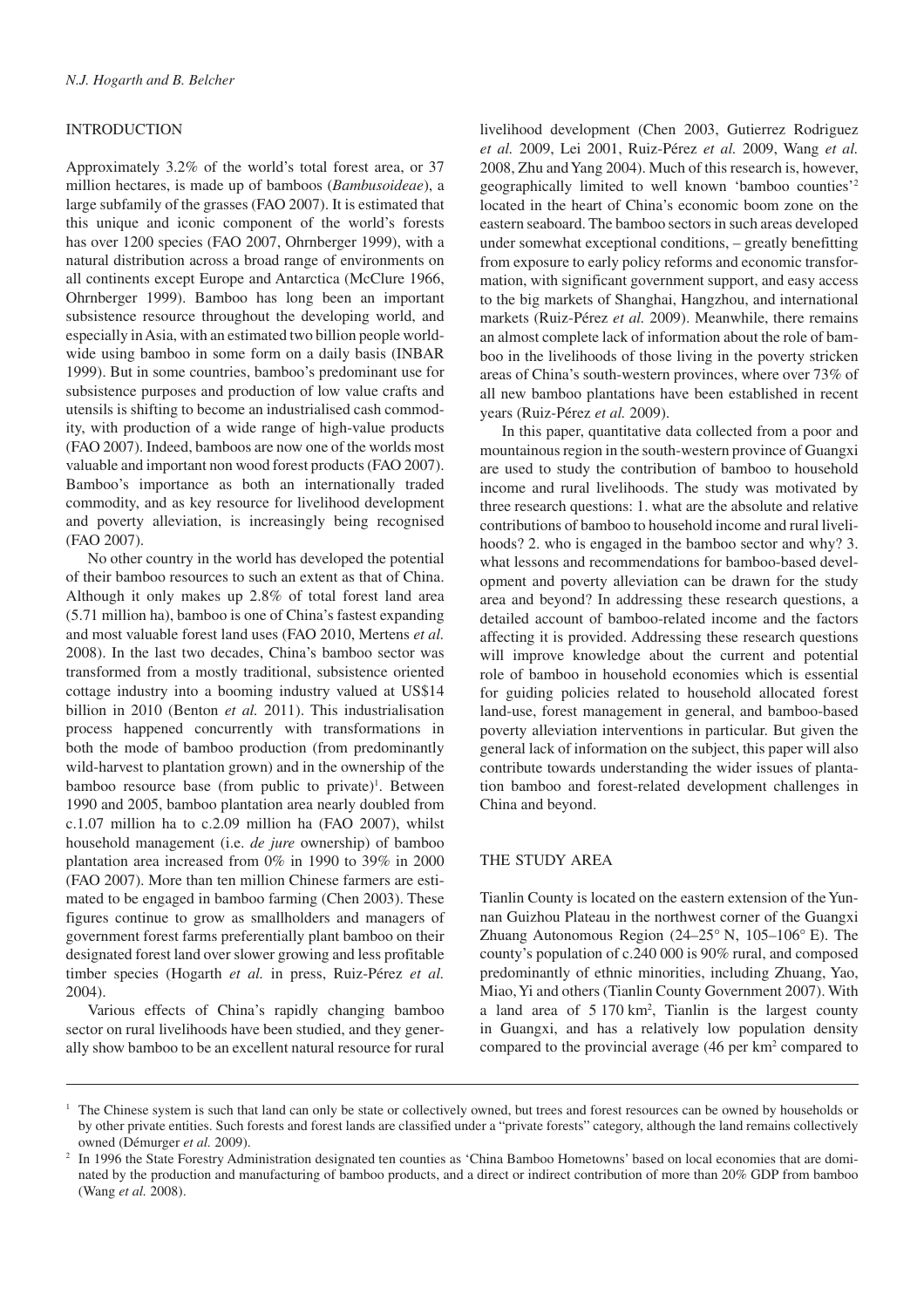207 per km<sup>2</sup>). The climate is subtropical monsoonal with hot wet summers and cool, dry winters.

The people of Tianlin meet a lot of their basic needs through subsistence agriculture, and generate cash income mostly through the sale of surplus forest and agricultural products, and increasingly from off-farm activities (Hogarth *et al.* in press). Despite significant increases in household income in the last decades, the average Tianlinese farmer's income remains well below both the provincial and national average for rural households (Hogarth *et al.* in press). Tianlin has an official poverty rate of 29% (Tianlin County Government 2007), and is recognised as being one of China's 592 State Designated Poor Counties<sup>3</sup>.

Yet Tianlin is rich in agricultural and forestry resources (Li 2004), with relatively good soils compared to many surrounding counties. More than 80% of the land area is devoted to forestry and about 17% for crops (Tianlin Forestry Bureau 2001).

Agriculture is the major income earner for the county at 53% of total industrial and agricultural output, while 32% comes from forestry (Tianlin Statistics Bureau 2003). As a State Designated Poor County, Tianlin has benefited from a range of targeted poverty alleviation programs that have supported improvements in infrastructure and education facilities, and there have also been a number of natural resource based development projects, with some centred on bamboo.

Tianlin's remote and mountainous location, high minority population and poverty status are conditions typical of China's areas of persistent rural poverty. This, in combination with its rich forest resources and emerging bamboo sector, makes Tianlin County an ideal site to study the role of forest income (with a focus on bamboo) in rural livelihoods and development.

#### **Bamboo in Guangxi and Tianlin**

In 2005 Guangxi had China's seventh largest provincial bamboo forest area, with 240 000 ha representing 1% of Guangxi's total forest area (Wang *et al.* 2008). The province was designated as one of the ten 'economic forest bases' of China in the central government's ninth Five Year Plan (1996–2000), and has been vigorously developing the bamboo industry as one of the province's pillar forest industries (Lei 2001). Bamboo has been increasing in importance as a resource in Guangxi over the last two decades; however, the growth of the sector has not kept up with the demand, as many constraints limit the potential of the sector (Maoyi unpublished).

Tianlin County is rich in bamboo resources, with many commercially important species. *Dendrocalamous latiflorus* is the most widely cultivated bamboo in the county, and planted primarily for the production of Badu bamboo shoots, which have been a famous product throughout China since the Qing dynasty. But the industrialisation of Tianlin's bamboo sector only started in the last 15 years, and resulted in a significant expansion in plantation area from 4 000 ha in 1997 to 17 357 ha in 2007 (approximately 5% of the county's total forestland area; Tianlin Forestry Bureau 2007). This expansion was the result of a bamboo-based poverty alleviation program that was implemented by the county government in partnership with the city of Guangzhou and a private company (Tianlin Poverty Alleviation Office 2004).

Between 1996 and 2000, more than 20 000 migrants were relocated to Tianlin from surrounding counties that had relatively poor soils and natural resource bases. Households were allocated between one and two hectares of bamboo land (depending on household size) for the specific purpose of producing bamboo shoots as a cash crop (Tianlin Poverty Alleviation Office 2004). The migrants had contractual relationships with both the county government (for the land), and the private company (for the bamboo shoots), whereby they could only use their land for growing bamboo and had to sell their shoots exclusively to the company (at prices set by government-private partnership). Two sample villages in this study (numbers two and four; see Table 1) were migrant villages involved in this bamboo-based poverty alleviation program.

#### METHODS

#### **The study sample and data collection**

The sample used in this study came from three townships (out of a total of 14 in the county) that were purposefully selected to represent the geographical and socioeconomic diversity in the county. Four villages were randomly selected from each of the three townships, with twenty households randomly selected from each of the 12 villages (using the local government's household records), for a total sample of 240 households. The average sampling intensity was 2.5% for the townships and 46% for the villages (see Table 1 for township and village names, and sampling intensity).

Primary data were collected in 2007 and 2008 using structured annual and quarterly household surveys, focus group discussions, and key informant interviews. The surveys and interviews were conducted by six local enumerators that had been trained in the survey method. Mandarin or Zhuang languages were used (as required) to conduct the surveys, with the data recorded in Mandarin, and then later translated into English by a team of translators (with crosschecking and random back-translations to ensure quality). The annual and quarterly household surveys were based on the Poverty Environment Network survey instrument (PEN 2007a), and were conducted with household heads (or another senior household member in their absence), covering the period from mid October 2006 to mid October 2007 (occasionally neighbours and relatives were present at the interviews, but

<sup>&</sup>lt;sup>3</sup> State Designated Poor Counties are officially categorised as such by the central government due to their high rates of poverty, and are the subject of area-based poverty alleviation targeting in an effort to reduce inequality and persistent poverty.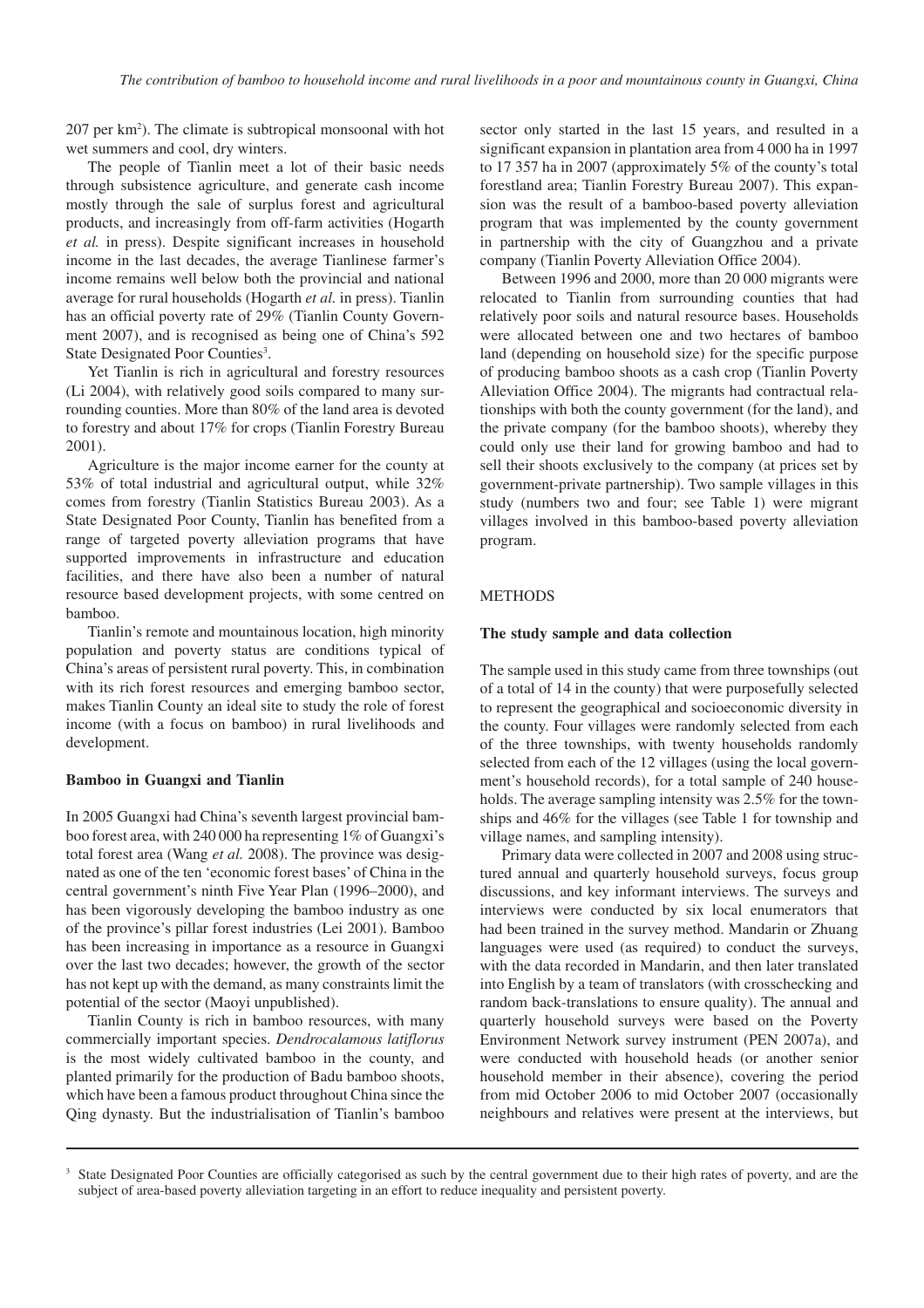| <b>Selected township</b><br>name | Admin. village<br>name | <b>Village No.</b> | <b>Total No. of house-</b><br>holds in village | No. of households<br>selected | <b>Sampling</b><br>intensity $(\% )$ |
|----------------------------------|------------------------|--------------------|------------------------------------------------|-------------------------------|--------------------------------------|
| Liulong                          | MenTun                 | 1                  | 63                                             | 20                            | 32                                   |
|                                  |                        | $\overline{2}$     | 76                                             | 20                            | 26                                   |
|                                  | ZhongTun               | 3                  | 31                                             | 20                            | 65                                   |
|                                  |                        | $\overline{4}$     | 52                                             | 20                            | 38                                   |
| Badu                             | Fuda                   | 5                  | 88                                             | 20                            | 23                                   |
|                                  |                        | 6                  | 60                                             | 20                            | 33                                   |
|                                  | Bailiu                 | 7                  | 29                                             | 20                            | 69                                   |
|                                  |                        | 8                  | 37                                             | 20                            | 54                                   |
| Nabi                             | Nala                   | 9                  | 24                                             | 20                            | 83                                   |
|                                  |                        | 10                 | 58                                             | 20                            | 34                                   |
|                                  | Liuyin                 | 11                 | 30                                             | 20                            | 67                                   |
|                                  |                        | 12                 | 78                                             | 20                            | 26                                   |
|                                  |                        | <b>Mean</b>        | 626                                            | 240                           | 46                                   |

TABLE 1 *Village selection and sampling intensity*

this was not considered to have affected the results in any significant way).

The annual surveys were conducted at the beginning and at the end of the survey period to collect general household socioeconomic data (demographics, assets and savings, land tenure) and qualitative information about forest use, prices, risks and vulnerabilities. The quarterly surveys recorded total cash and non cash income from all major sources (outlined in the next section) so that the contribution of bamboo to total household income could be contextualised. The quarterly recall periods were intended to capture seasonal variations and increase recall accuracy.

In addition to the PEN socioeconomic surveys, inventories were conducted for all 240 sample households to quantify the use, and determine the origin of, bamboo subsistence products used around the house and on the farm. Additional survey questions collected data related to the role of bamboo in their livelihoods over the last five years.

#### **Income definitions, calculations and data analyses**

The definition of income used in this paper is based on that used in the PEN global study (PEN 2007b), which defines income as the value added of labour and capital (including land). Total household income is the sum of cash plus subsistence income. Subsistence income was determined by calculating the value of products used directly by the household or given away to friends and relatives. Subsistence products were assigned cash-equivalent values based on household reported farm gate prices, which were independently crosschecked by comparing them with retail prices at local markets and by comparing average prices between sample villages. Total household income includes income from self employment (including crop and livestock production), business and wage income, income from renting out capital (including land), and transfers (e.g. remittances or pensions). For the analyses in this paper, total household income was divided into six major categories: bamboo, other forest, crop, livestock, off-farm, and fish and environmental; the definitions of which are outlined below:

**Bamboo**: includes income from the sale or subsistence use of bamboo products harvested from natural forests or cultivated in plantations on designated forest land.

**Other forest:** includes income from the sale or subsistence use of plant or animal products harvested from natural forests, or cultivated in plantations on designated forest land, plus payments for forest based environmental services (such as government payments to households involved in reforestation programs such as the Conversion of Cropland to Forests and Grasslands Program).

**Crop**: includes income from the sale or subsistence use of plant based annual crops grown on household land designated as agricultural land, and also includes income from fruit orchards.

**Livestock**: includes income from the sale or subsistence use of livestock assets in the period covered by the survey. Stock value and changes in stock values are not counted as income, but are counted as assets.

**Off-farm**: includes income from transfers, household business and wage income. Business income includes cash income from self employment, but does not include income from the household's own agriculture or forestry production and processing. Wage income includes cash from any kind of paid employment, including income from forest-based employment activities. Transfer income includes remittances,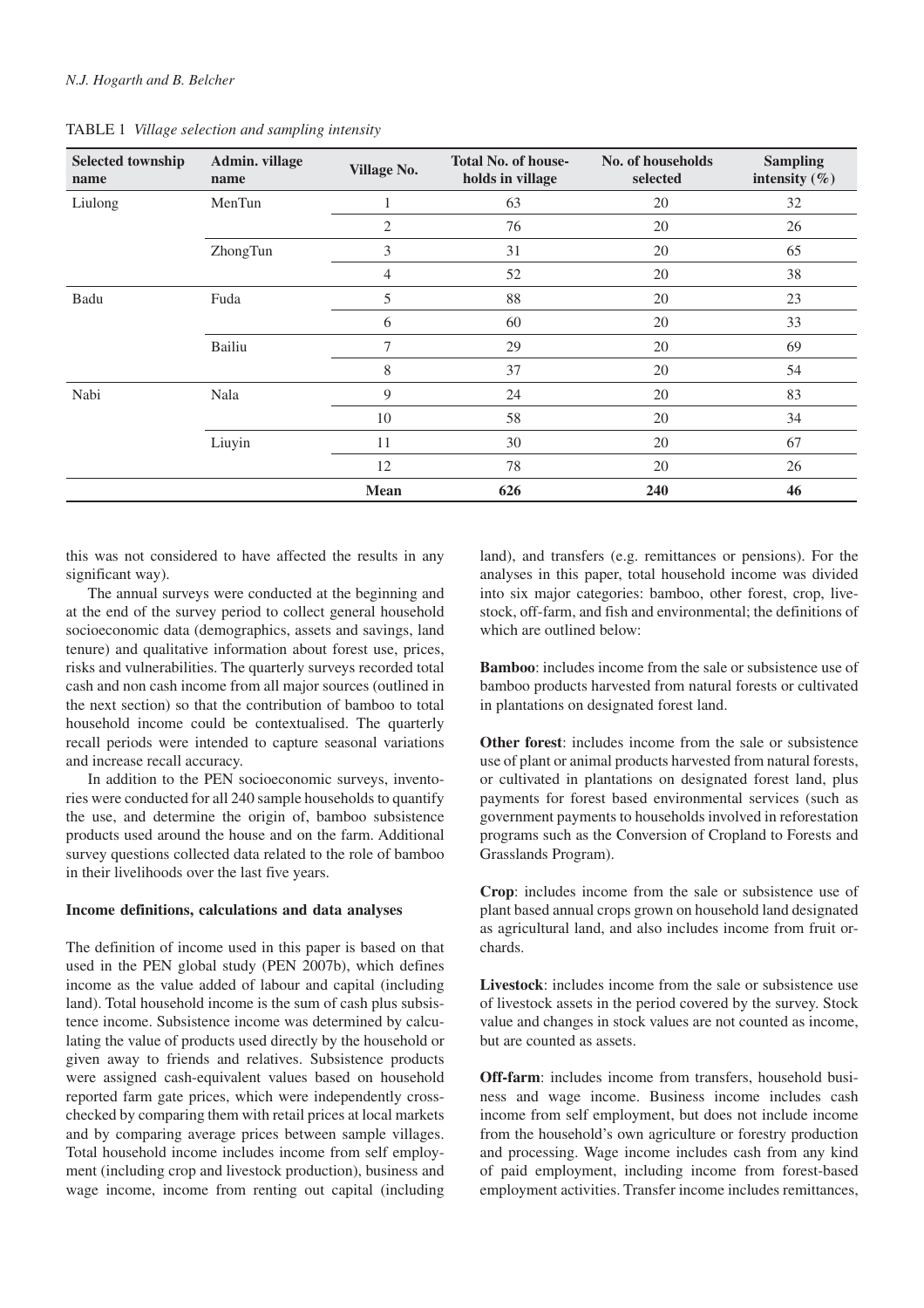cash or non-cash gifts and support from friends and relatives, pensions, agricultural subsidies from government or nongovernment sources, payments for renting out land, and compensation payments from government, logging or mining companies (or similar).

**Fish and environmental**: includes all types of cash or subsistence income obtained from the harvesting of non forest resources provided through natural processes that do not require intensive management (including wild fisheries related income).

Calculating the cash income from off-farm sources simply involved recording the amount earned in the given recall period, whereas calculating income from forest, agriculture and environmental sources, involved multiplying the recorded quantities of products and services sold, collected or purchased, by the actual sale price (for cash income) or average farm gate prices (for subsistence income). All income results presented are based on net income (gross value minus all purchased inputs including hired labour, but not household labour). Per capita income was calculated by dividing the value of the income source by the number of people in the household, regardless of their age or other factors.

Of the original 240 sample households, the analyses were conducted on the 225 households that completed all surveys, with extreme outliers removed. The contribution of bamboo income to household livelihoods and the associated socioeconomic factors were analysed using SPSS 9 with ANOVA F tests, Duncan's and Dunnett's T3 post hoc tests.

# RESULTS

#### **The contribution of bamboo to household income**

The percentage contribution of different income sources to the mean total income for all sample households is presented in Figure 1. Cash income made up 62% of total income

(although the contribution of subsistence income was still very important at 38%), whilst the contribution of on-farm income was much higher than off-farm income (78% compared to 22%). Crop income contributed the largest share to total income (36%), although this was mostly for subsistence (i.e. food security). The contribution of bamboo to total income was 13.3%, 93% of which was cash, making it the second most important source of cash after off-farm income (22%). The combined cash income from forest, livestock and crop sources (on-farm cash income) is significantly higher than off-farm income.

Almost 100% of household bamboo income comes from the sale of bamboo shoots (from *D. latiflorus*) that are cultivated in small-scale, household managed forest land that is designated for forest use. Over 98% of the harvested shoots are pre-processed on the farm (chopped, steamed, fermented and dried) and then most (92.5%) are sold to either: a) middlemen/traders of bamboo shoots who sell to factories in Guangdong that supply domestic or international markets; b) small, local, family-owned processors for the local and domestic market; or c) a large bamboo processing factory in the county which exports mostly to Japan or Taiwan via Guangdong (migrants involved in the bamboo-based poverty alleviation project are supposed to only sell their shoots in this way). The rest of the shoots are home consumed, and therefore count as subsistence income (see explanation of bamboo subsistence use in the next section).

As an individual source of income, the contribution of bamboo to the total cash component of household income is impressive. At 12.4%, the total cash contribution of bamboo to total income is substantially higher than the 9.1% from all other sources of forest-cash income combined, and also more than the 10.5% cash contribution from all crops combined (rice, corn, vegetables etc..), the 6.9% cash contribution of all livestock sources combined (cattle, pigs, chickens etc…), and the individual contributions of business  $(9.3\%)$ , wage  $(8.1\%)$ , and 'other income' (4.7%) categories that make up the offfarm income category. Therefore bamboo is the single most

FIGURE 1 *Mean annual household income contribution by source* (*n = 225)*



**Income source**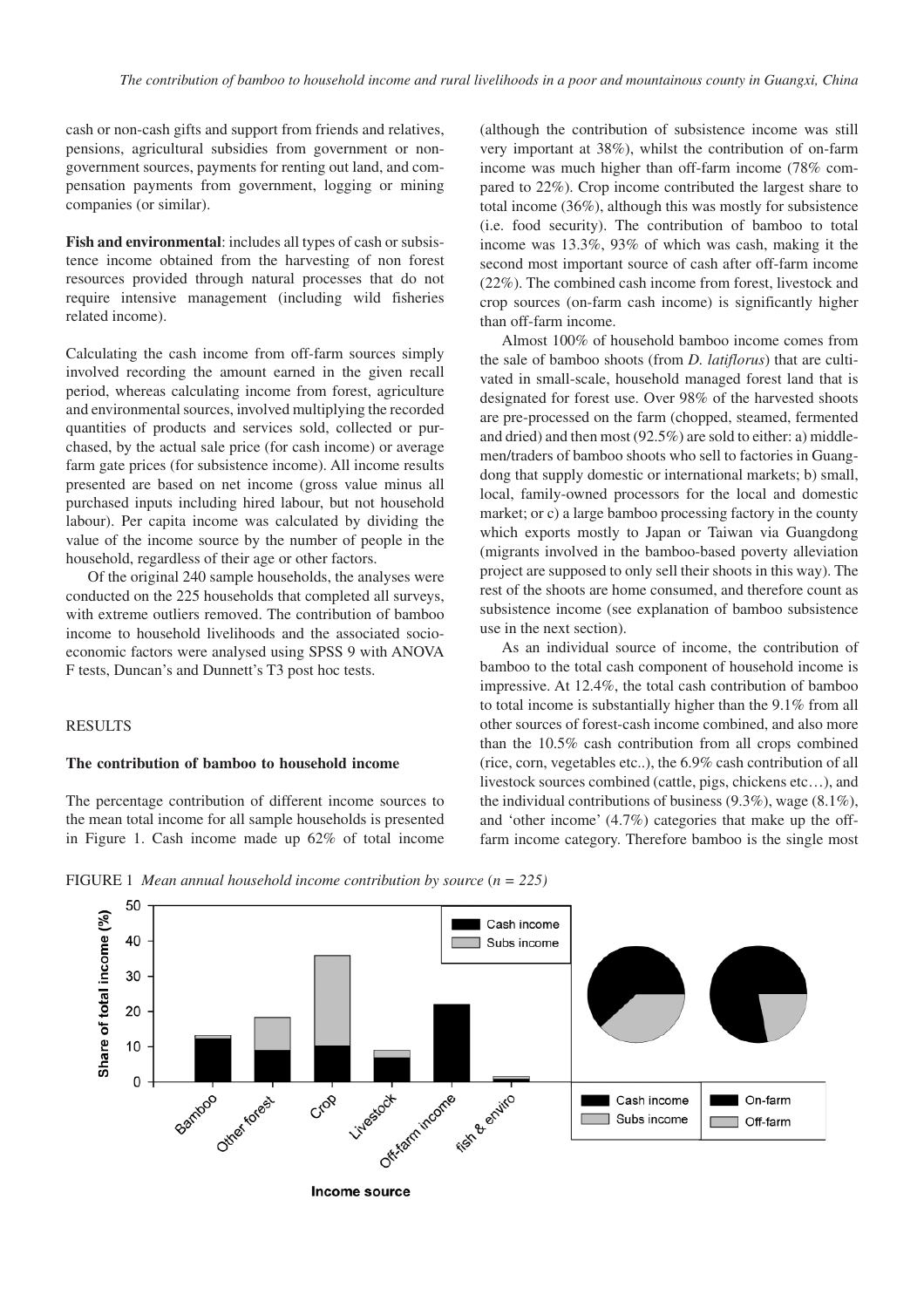valuable and important cash income source of the main income categories.

#### **Bamboo subsistence use**

Two percent of the bamboo shoots harvested by the sample households are consumed unprocessed (fresh) or sold as fresh shoots, and 7.5% of the processed shoots are home consumed. In the income surveys, 63% of households reported some bamboo income, but in the separate bamboo inventory survey, 100% of households had subsistence use of bamboo products in and around their homes for a range of utility items (e.g. baskets, cooking utensils), construction material (for houses, furniture, fences, cages) and as fuel.

The subsistence role of bamboo in the sample population was, however, declining, with 67.5% of sample households reporting using less bamboo at the time of the survey than five years previous, and the rest reporting no change (only one reported an increase). More than 60% of households attributed the decreased use of bamboo to the availability of cheap substitute products (such as plastic), and all the sample households from Nabi Township (c.1/3 of the sample households) cited a decrease in bamboo availability due to overharvesting and unsustainable management.

#### **Bamboo villages**

The average contribution of bamboo income to total income reported in Figure 1 masks the significant variation in bamboo income contribution between villages, and between households within villages. Average bamboo income share in the villages actually ranges from 0% to nearly 50%. This variation in bamboo income contribution between villages is clearly shown in Figure 2, which presents the average absolute value of cash and subsistence income from all sources for the 12 sample villages. Households in half of the sample villages have virtually no bamboo income at all, whereas the other half have bamboo income contributions of more than 10% of total income (for the subsequent analysis in this paper, 'bamboo villages' and 'bamboo households' are those with more than 10% bamboo income share; see Table 2).

Previously it was stated that the contribution of bamboo to total income for all households in the sample was 13.3%; however if only bamboo households are included in such a calculation (i.e. 39% of the total sample), the average contribution to total income was 32.5%. Indeed many households specialised in bamboo production, with bamboo income shares up to nearly 80% of total income in some households (but at the expense of other income activities). This result is strongly influenced by the two migrant villages in the sample who are contractually required to grow only bamboo on their allocated forest land (see Figure 2a for a clear demonstration of this point).

Yet not all households within bamboo villages were bamboo households. Twenty three percent of households within bamboo villages derived less than 10% of their total income from bamboo, and instead specialised in off-farm income as their primary source of cash. Income from business made up

these household's main component of off-farm income, with shop/trade income being the most common source, followed by transportation related business, whilst agricultural labour constituted the main type of wage income. These off-farm specialised households within bamboo villages had significantly higher income, cash share, and asset value compared to bamboo households, and they were also less likely to be migrant households compared to bamboo households.

Unlike Liulong and Badu Townships, Nabi Township had not experienced any expansion of bamboo plantations and did not have an industrialised bamboo sector at the time of the study. Compared to households in other townships, those in Nabi Township had low cash income, and a heavy reliance on crop subsistence and other forest subsistence income sources (Table 2 and Figure 2c). The sample villages in Nabi had little in the way of bamboo resources (and what they did have was reportedly suffering from over harvesting and mismanagement), no bamboo market infrastructure, and no bamboo villages. Nabi's lack of engagement in the bamboo sector can partly be explained by the study households' below average forest land area (Table 2) and, compared to Liulong and Badu Townships, Nabi's villages were located the furthest distance from the county centre and markets (presumably making it more difficult to establish an industrialised bamboo sector).

The fact that villages three (in Liulong Township) and six (in Badu Township) were not bamboo villages was somewhat unexpected given that they were surrounded by bamboo villages with thriving bamboo industries, and with similar growing conditions, distances to market, and access to the bamboo market infrastructure. Village three stands out as being the poorest village in the sample (in terms of average income) with the lowest forest land area per capita (Table 2). Households in village three rely primarily on subsistence income from crop and forest sources, with livestock making the main contribution to cash, and with little off-farm income (see Figure 2a). Village six on the other hand, has above average household income (the third richest village in the sample), and slightly above average household forest land area (see Table 2). Village six households are much more cash oriented, with a focus on off-farm, crop and forest cash income (Figure 2b). Their forest income is close to average, but is unique in that nearly half comes from the production and sale of charcoal (the raw material for which is collected from natural forest), which barely registers in any of the other sample villages. This income from charcoal – plus above average cash income from corn and ginger – appears to have replaced the need for bamboo income.

## **Socioeconomic differentiation of bamboo income contribution**

In this final results section, the analyses are focused on households in bamboo villages only. Figures three and four present the absolute and relative contribution of bamboo income to total household income differentiated by income quintiles. The high income households had significantly higher proportions of cash and off-farm income compared to the low households, with a steady gradient of change between them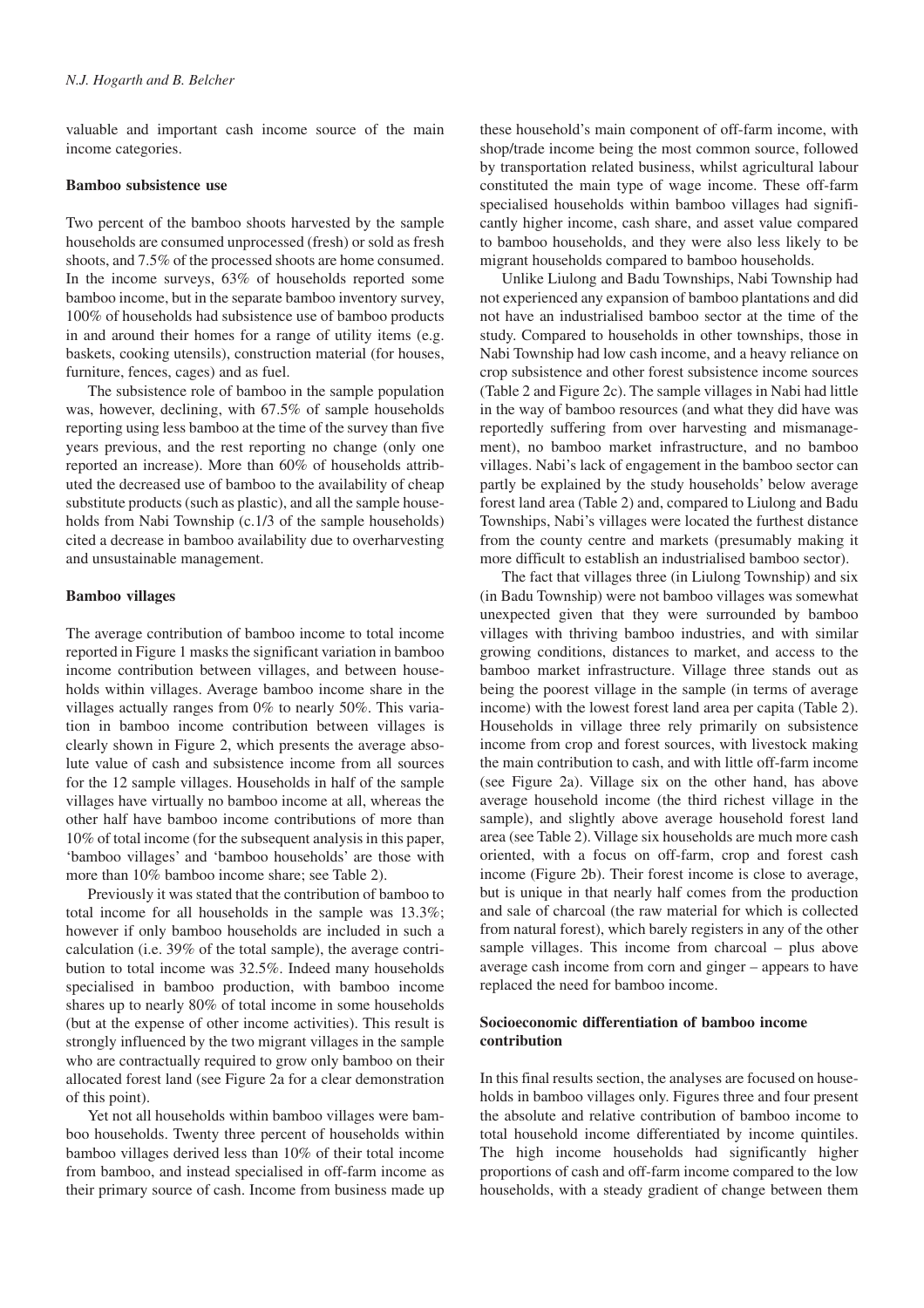

FIGURE 2 *Average contributions of cash and subsistence income to total household income differentiated by sources for the 12 sample villages. Mean currency conversion rate for the year covered by the survey is 7.7CNY:1USD*

(Figure 3). Bamboo income was important to households at all income levels in terms of both absolute income (Figure 3) and relative income (Figure 4).

In absolute terms, the bamboo cash income contribution was significantly higher in high income quintile households compared to all other quintiles (Figure 3;  $p = 0.004$ ), whereas there were no significant differences in absolute bamboo subsistence income between quintiles. There were, however, significant differences in the relative contribution of bamboo cash to total cash income between quintiles 1 and 5, and between quintiles 3 and 5 ( $p < 0.05$ ), with low income households having significantly higher bamboo cash share compared to high income households (Figure 4; c.45% compared to c.19%;  $p = 0.013$ ). Although not shown in any figure, the same result was found for the share of total bamboo income relative to total income, although somewhat less pronounced  $(c.34\% \text{ to } c.17\%; p = 0.045).$ 

#### DISCUSSION AND CONCLUSIONS

Bamboo's contribution to household income and rural development is clearly important in the study area, both as a major source of cash (for households in half of the villages), and for subsistence uses (for all sample households). The value of the subsistence contribution was low and reported to be declining (at all income levels, but nevertheless it remained a ubiquitous and highly utilised resource for a wide range of purposes).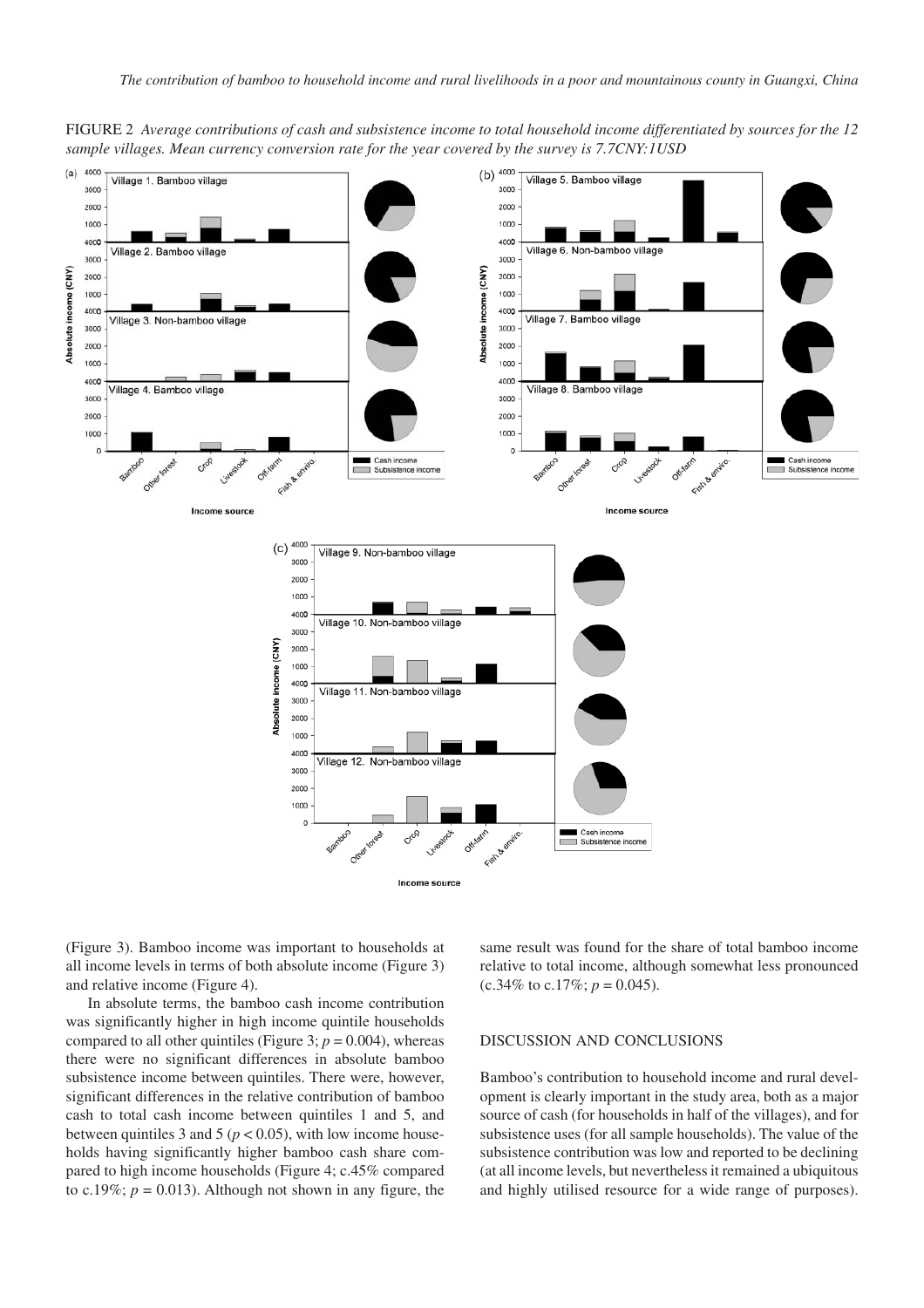| Township<br>name | Admin.<br>village name | <b>Village</b><br>No. | <b>Mean forest land</b><br>per capita (ha) | Mean total per<br>capita income (CNY) | <b>Mean off-farm</b><br>income $(\% )$ | Mean per capita<br>bamboo income $(\% )$ |
|------------------|------------------------|-----------------------|--------------------------------------------|---------------------------------------|----------------------------------------|------------------------------------------|
| Liulong          | MenTun                 | $1*$                  | 0.24                                       | 3442.6                                | 14.3                                   | 17.7                                     |
|                  |                        | $2*$                  | 0.36                                       | 2298.5                                | 15.1                                   | 22.0                                     |
|                  | ZhongTun               | 3                     | 0.06                                       | 1801.3                                | 13.6                                   | 1.4                                      |
|                  |                        | $4*$                  | 0.41                                       | 2533.3                                | 26.1                                   | 49.9                                     |
| Badu             | Fuda                   | $5*$                  | 0.39                                       | 6921.8                                | 45.9                                   | 13.7                                     |
|                  |                        | 6                     | 0.33                                       | 5116.6                                | 26.6                                   | 0.6                                      |
|                  | Bailiu                 | $7*$                  | 0.54                                       | 6027.1                                | 23.0                                   | 30.0                                     |
|                  |                        | $8*$                  | 0.18                                       | 3638.9                                | 16.0                                   | 19.2                                     |
| Nabi             | Nala                   | 9                     | 0.11                                       | 2436.3                                | 11.6                                   | 0.1                                      |
|                  |                        | 10                    | 0.50                                       | 4554.9                                | 22.3                                   | 1.5                                      |
|                  | Liuyin                 | 11                    | 0.07                                       | 2985.0                                | 27.3                                   | 0.0                                      |
|                  |                        | 12                    | 0.21                                       | 3989.8                                | 21.2                                   | 0.0                                      |
|                  |                        | <b>Mean</b>           | 0.29                                       | 3821.6                                | 22.0                                   | 13.3                                     |

TABLE 2 *Village level forest land and key income figures*

\* *denotes bamboo villages; i.e. villages in which the mean household contribution of bamboo income to total income is greater than 10%*

More significantly however, is bamboo's relatively new and important contribution to household cash income following the recent industrialisation of the sector. In half of the villages, bamboo was found to be the single most valuable and important source of cash income, whilst the other half of the villages either specialised in other forms of earning cash income, or languished in poverty with very low levels of cash income.

The bamboo villages that were identified in this study either had long established bamboo sectors (that began as small scale, traditional cottage industries but scaled up in recent years) with an established resource base and market chains; or, were the recent creations of the government funded bamboo based poverty alleviation project. Regardless of how or when the bamboo industrialisation process began in these villages, it is clear that bamboo was the forest based cash crop of choice at the time of the study. Within the bamboo villages, bamboo has proven to be an important resource to the majority of households at all income levels, although the specific role it played in livelihoods varied according to the socioeconomic status of the households. One of the main findings in relation to the socioeconomic determinants of bamboo income was that higher income households had higher absolute bamboo income than lower income households, but it represented a significantly smaller relative share of their total income. This kind of result has been reported in several similar studies on China's bamboo sector (Gutierrez Rodriguez *et al.* 2009, Ruiz-Pérez *et al.* 2001, 2009, Zhu and Yang 2004), and also for forest income in general (Byron and Arnold 1999, Campbell and Luckert 2002, Cavendish 2000, Hogarth *et al.* in press, Vedeld *et al.* 2007, Yemiru *et al.* 2010). This common finding is, however, simply an artefact of the higher income households having high income from other sources

(especially off-farm) compared to low income households, and consequently a lower bamboo income share.

In a synthesis paper that summed up ten years of research across eight counties and three provinces in China, Ruiz-Pérez *et al.* (2009) showed that in the early, rapid stages of bamboo sector development, higher income households derive higher absolute and relative income from bamboo compared to low or middle income households, because they are better placed to take advantage of new opportunities. But as the local economy develops and the bamboo sector matures, increasing off-farm income tends to displace the relative importance of bamboo income for high income households (even as their absolute bamboo income remains steady or rises), while the relative importance of bamboo income increases for the lower and middle income households (Gutierrez Rodriguez *et al.* 2009, Ruiz-Pérez *et al.* 2001, 2009, Zhu and Yang 2004). A similar process is likely to be occurring in this study site, although determining this was beyond the scope of the data collected for this study (further studies based on time series data are required to do so).

In their study on the spatial patterns and processes of bamboo expansion in Southern China, Mertens *et al.* (2008) found that at advanced stages of bamboo development, further increases in bamboo income became limited by maximum thresholds of productivity being reached (through intensified management), and by the availability of land. There was, however, no evidence in this study that bamboo development in Tianlin had reached any such limitations of land availability or productivity. On the contrary, there is strong evidence from another study that poor management practices amongst the smallholder bamboo farmers in Tianlin has resulted in very low productivity and sub-optimal yields (Hogarth submitted). Furthermore, half of the sample villages in this study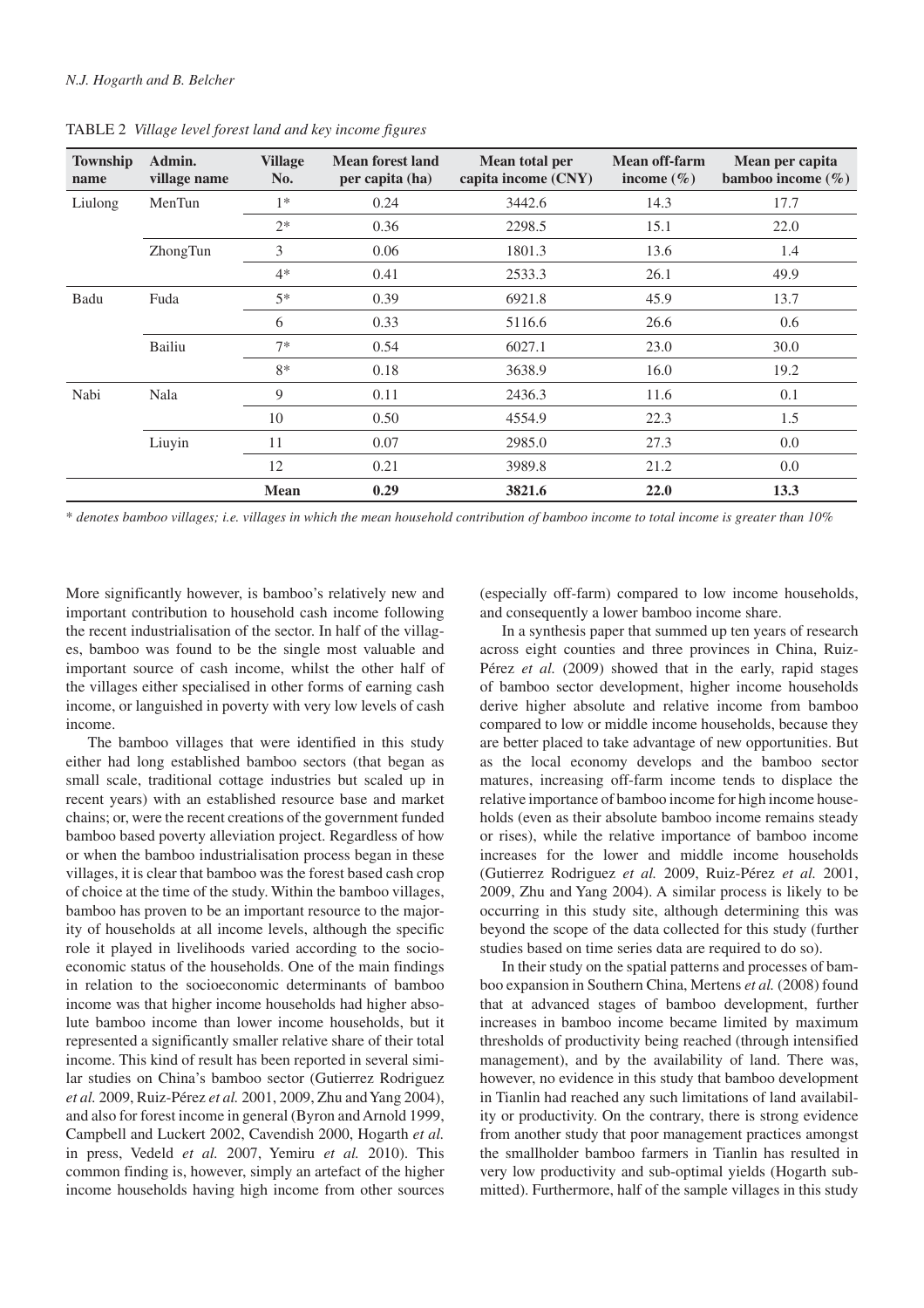FIGURE 3 *Average values of cash and subsistence income to total household income differentiated by sources according to income quintiles (includes all households in bamboo villages only)*



had little or no bamboo resources at all, despite having ideal growing conditions and local access to bamboo stock and markets. It is therefore suggested that there is much opportunity for a continued and increasing contribution of bamboo resources to rural livelihoods in Tianlin, through an expansion of plantations and improvements in productivity with continuing favourable policies and market conditions.

Off-farm income is widely perceived to be the main route out of poverty in China's forest regions and rural areas generally (Haggblade *et al.* 2002, Lanjouw and Feder 2001). This may well be the general case, but in remote and mountainous areas such as in this study site, where persistent poverty remains stubbornly rooted and increasingly difficult to reach, forest based enterprises such as bamboo production often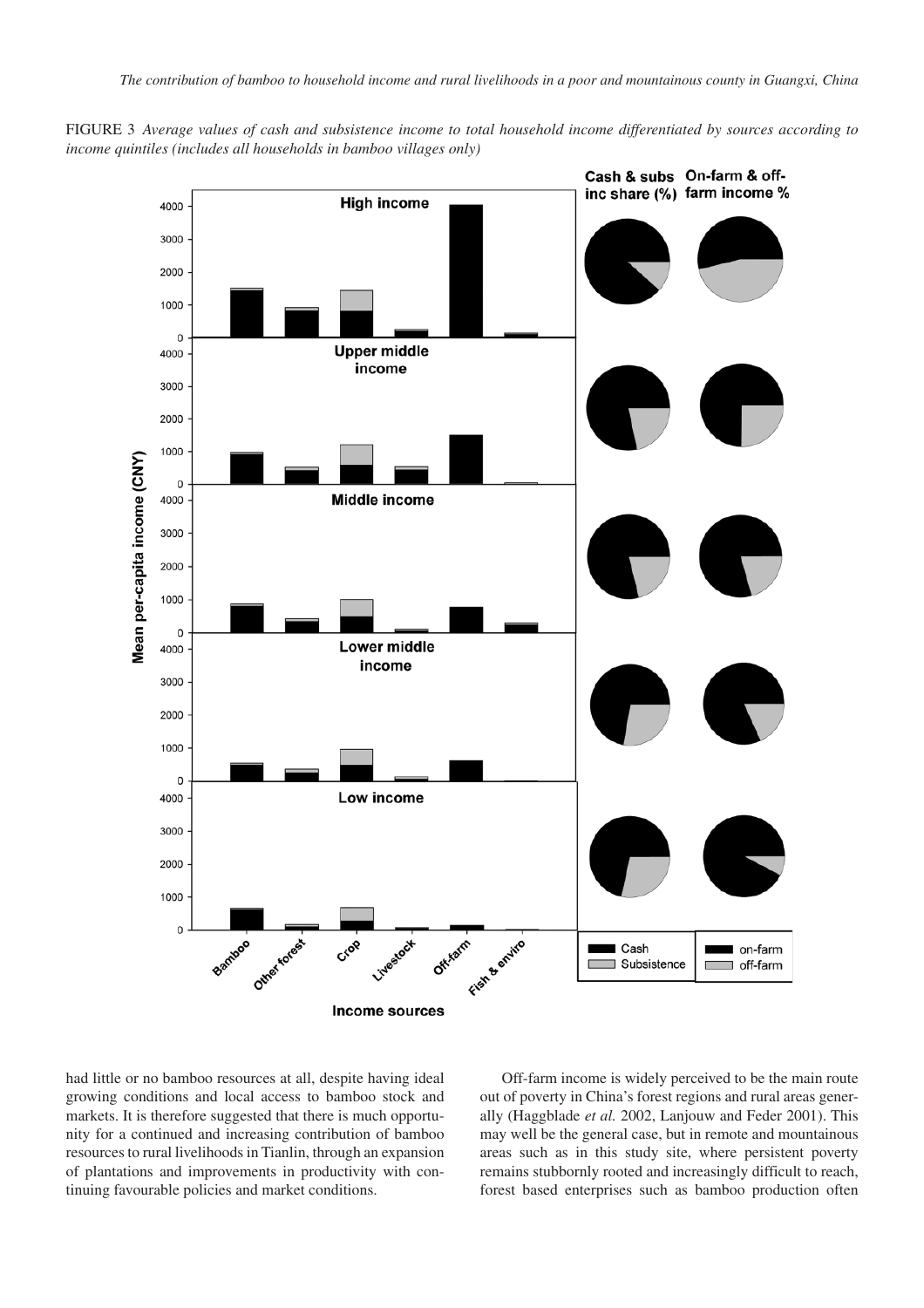FIGURE 4 *Box plot showing bamboo share of total income according to income quintiles in bamboo villages only. Dashed line is the mean, solid line is the median. n = 113; includes 87 bamboo households and 26 non-bamboo households*



represent the main, or even the only, industry and cash earning opportunities available (Katsigris *et al.* 2010, Ruiz-Pérez *et al.* 2001, 2004). Indeed, less than a quarter of the sample households in this study sample received any benefit whatsoever from off-farm income, and most of those benefitting were from high income households. On the other hand, the majority of households across all income levels derived significant benefits from bamboo and other forest related income. So, until off-farm income becomes accessible to the majority of households in remote places like Tianlin (most likely some time off), bamboo and other farm based cash crops will remain as the dominant source of smallholder income, and at least part of the solution for any poverty reduction efforts.

This paper is the first empirical based study to be published on the role of bamboo in household income and livelihoods in Guangxi, and one of few such publications for the emerging bamboo provinces of China's south west. Given the increasing value of bamboo to China's forestry sector and its potential role in poverty alleviation, much more quantitative research is needed throughout China, but especially in the emerging bamboo provinces of the south west. The current lack of understanding represents a significant barrier to policymaker and donor attempts to effectively incorporate bamboo into China's targeted poverty alleviation strategy. Despite these limitations, China's bamboo sector continues to serve as a model for other regions of the world faced with rural poverty that want to develop their bamboo sector (e.g. Marsh and Smith 2007). Research such as presented in this study could therefore provide useful information and methods for quantifying the role of bamboo income in household livelihoods throughout China and beyond.

#### ACKNOWLEDGEMENTS

The friendly cooperation of the survey participants, the Tianlin County government, and the Tianlin County Forestry Bureau was sincerely appreciated. Special thanks for all their hard work and support goes to Ms Lan Li Se and Mr Huang Lv from the Forestry Bureau. Data collection was conducted in collaboration with the Agricultural Economics Department of Guangxi University, from which special thanks is extended to Ms Lv Lingli, Ms Li Qian and Mr Ye Sheng. The fieldwork was funded and supported by the Centre for International Forestry Research (CIFOR) and the Australian Agency for International Development (AusAID). Further funding and support was provided by the Research Institute for Environment and Livelihoods (formerly School for Environmental Research) at Charles Darwin University, and an Australian Postgraduate Award courtesy of the Australian Government. The Finnish Center for International Mobility (CIMO), and Markku Kanninen from the Viiki Tropical Resources Institute at the University of Helsinki are also acknowledged for their support in the write up stage. The research greatly benefited from technical inputs and support from CIFOR's Poverty and Environment Network (PEN), and inputs from Bruce Campbell and Natasha Stacey. The valuable comments made by three anonymous reviewers are gratefully acknowledged.

#### REFERENCES

- BENTON, A., CRONIN, T., FRITH, O., JONKHART, J. and WU, J. 2011. Market potential of bamboo and rattan products. INBAR Working Paper 63. International Network for Bamboo and Rattan, Beijing.
- BYRON, N. and ARNOLD, M. 1999. What futures for the people of the tropical forests? *World Development* **27**(5): 789–805.
- CAMPBELL, B.M. and LUCKERT, M. (eds). 2002. *Uncovering the hidden harvest: Valuation methods for woodland and forest resources*. Earthscan, London.
- CAVENDISH, M.W.P. 2000. Empirical regularities in the poverty-environment relationship of rural households: Evidence from Zimbabwe. *World Development* **28**(11): 1979–2003.
- CHEN, X.H. 2003. Promotion of bamboo for poverty alleviation and economic development. *Journal of Bamboo and Rattan* **2003**(2): 345–350.
- DÉMURGER, S., HOU, Y. and YANG, W. 2009. Forest management policies and resource balance in China: an assessment of the current situation. *The Journal of Environment Development* **18**(17).
- FAO. 2007. World bamboo resources: a thematic study prepared in the framework of the Global Forest Resources Assessment 2005. LOBOVIKOV, M., PAUDEL, S., PIAZZA, M., REN, H. and WU, J. (eds). Non-wood Forest Products # 18. Food and Agriculture Organisation of the United Nations, Rome.